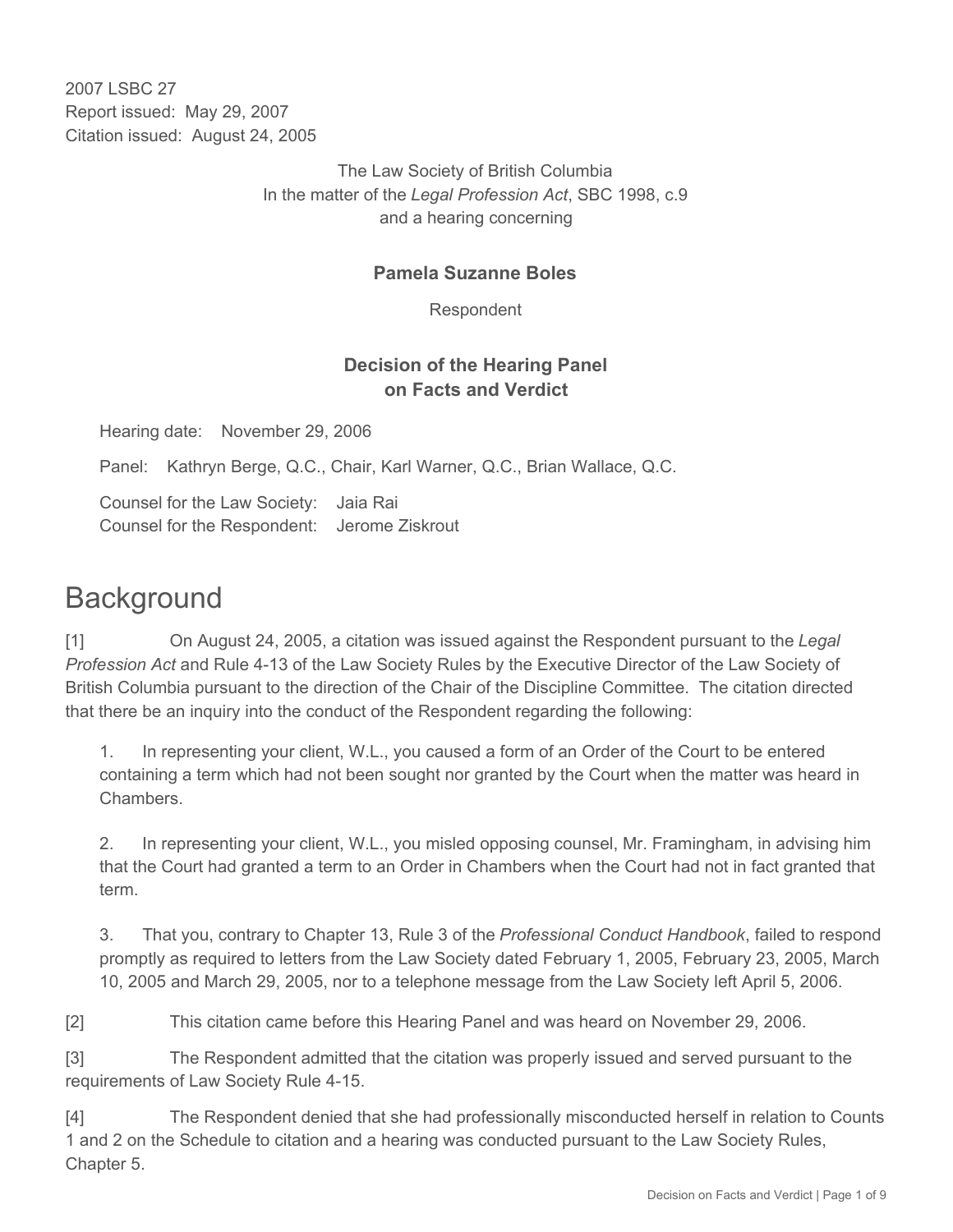[5] The Respondent admitted that she had professionally misconducted herself in respect of Count 3.

## **Agreed Statement of Facts**

[6] Counsel submitted an Agreed Statement of Facts, consisting of the following (references in the original to appendices have been omitted and the paragraphs have been somewhat consolidated and consequently amended):

1. The Respondent was called to the Bar in British Columbia on November 17, 1989. The Respondent was a practising lawyer at all material times.

2. The Respondent was counsel for the plaintiff in Supreme Court Action *W.L. v. S.* (the " BCSC Action" ). The BCSC Action involved a claim for injuries sustained by the plaintiff in a motor vehicle accident.

3. When the plaintiff initially commenced the BCSC Action, only Mr. S., the owner of the vehicle that had collided with the plaintiff's vehicle, was named as a defendant. Mr. S. was represented by Dale Framingham in the BCSC Action.

4. Mr. A. was the driver of the vehicle that collided with the plaintiff's vehicle. In October 2002, the Respondent brought an application on behalf of the plaintiff for an order adding Mr. A. as a defendant. A copy of the Notice of Motion with supporting Affidavit was served on Mr. Framingham as counsel for Mr. S.

5. Mr. Framingham was not counsel for Mr. A. As such, he took no position on behalf of Mr. S. and did not attend the hearing of the application, which was heard on June 11, 2003 before Master Donaldson.

6. Despite inquiries regarding the outcome of the plaintiff's application, Mr. Framingham was not provided a copy of the entered order of Master Donaldson (the " Entered Order" ) until October 29, 2003.

7. The Entered Order contains a term dispensing with service of documents on Mr. A., which term was not sought by the plaintiff nor granted by the Court (the " Additional Term" ).

8. The Respondent did not discuss the Additional Term with Mr. Framingham prior to the hearing of the application.

9. On November 28, 2003, Mr. Framingham spoke to the Respondent to inquire how she had obtained the Additional Term. The Respondent advised him that she had not sought nor requested such an order and that the Court gave it anyway.

10. Mr. Framingham telephoned the Respondent's office on January 30, March 12 and March 16, 2004, requesting a return phone call regarding the *W.L. v. S.* file. Mr. Framingham did not receive a response prior to Mr. Dyer swearing his affidavit.

11. Mr. Dyer, a member of Mr. Framingham's firm, swore an affidavit on March 31, 2004, setting out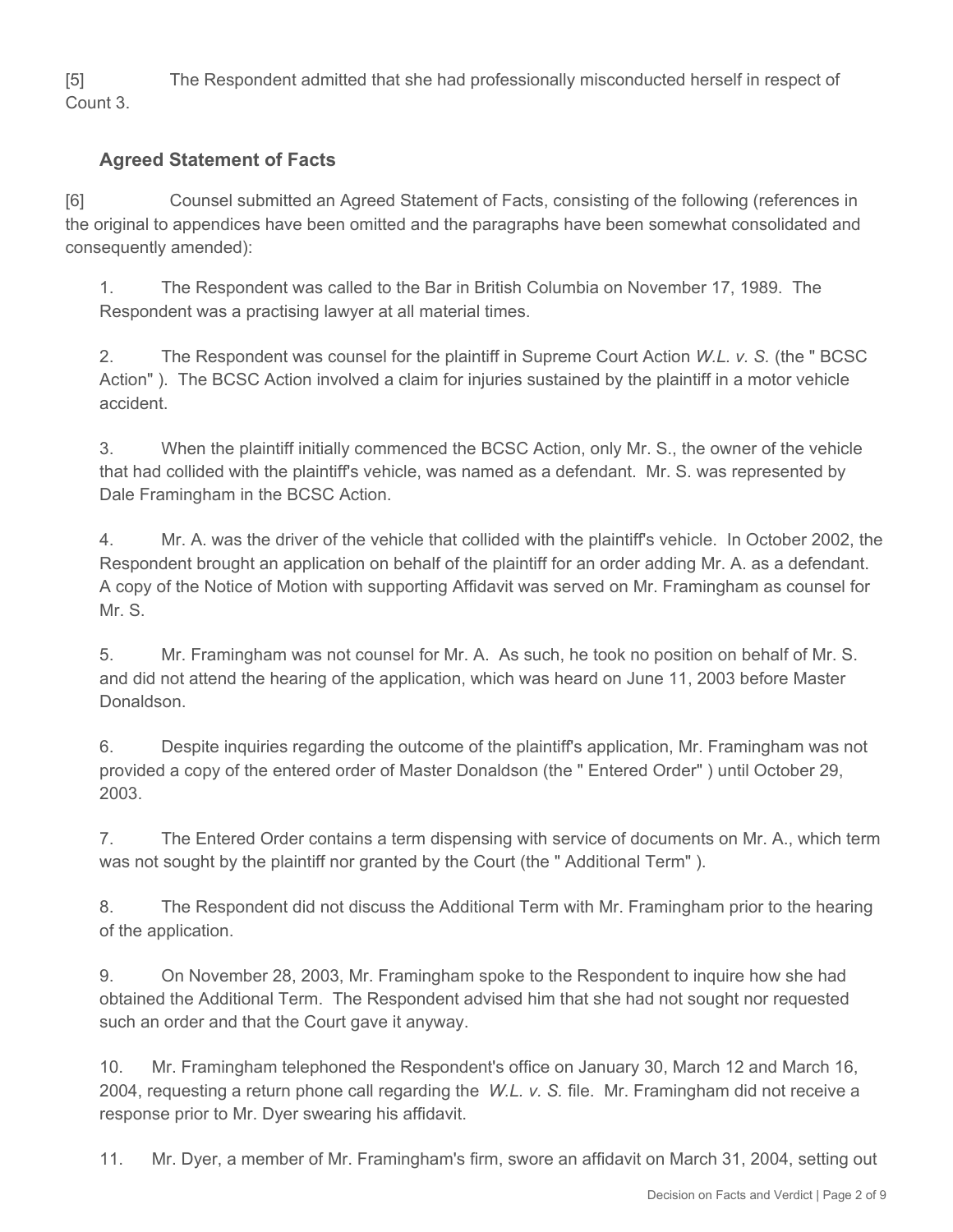the facts surrounding the Entered Order from Mr. Framingham's point of view. Mr. Dyer's affidavit was admitted for the truth of its contents except for two particular paragraphs and two exhibits.

12. The Respondent and Mr. Framingham appeared before Madam Justice Koenigsberg for a pre-trial conference on April 6, 2004, at which time the circumstances surrounding the entry of the order and Mr. Dyer's Affidavit were brought to the attention of the Court. Madam Justice Koenigsberg questioned the Respondent regarding the order. The end result of the exchange was that the Respondent had no explanation for how it was that an order came to be entered containing the Additional Term.

13. Mr. Framingham sent to the Law Society of British Columbia (" Law Society" ) a letter of complaint dated January 13, 2005. The complaint was assigned to James Dent, then staff lawyer with the Law Society, Professional Conduct Department.

14. Mr. Dent sent a letter to the Respondent dated February 1, 2005, enclosing a copy of the letter received from Mr. Framingham and requesting a response.

15. The Respondent did not provide a response, and Mr. Dent sent her reminder letters on February 23, 2005, March 10, 2005 and March 29, 2005. The Respondent received the letters from the Law Society but failed to provide any response.

16. On April 5, 2005, Mr. Dent telephoned the Respondent and left her a voice mail message requesting that she contact Mr. Dent. The Respondent did not return Mr. Dent's phone call directly.

17. On May 30, 2005, Mr. Dent wrote to the Respondent advising her that the matter was now being referred to the Discipline Committee for review at its next meeting.

18. The Respondent sent a letter dated June 2, 2005, responding to Mr. Dent's May 30, 2005 letter. [The letter included a reference to a voice mail left at some earlier point.]

19. Mr. Dent did not receive the voice mail referenced in the Respondent's letter dated June 2, 2005.

20. On June 1, 2005, the Discipline Committee reviewed the matter of Mr. Framingham's complaint against the Respondent and recommended to the Chair that a citation be issued. The Chair so directed. Stuart Cameron, the Director of Professional Regulation, wrote to the Respondent on June 3, 2005 advising her of the direction. The citation was issued on August 24, 2005.

21. The Respondent admitted that:

(a) she caused a form of the Order of Master Donaldson to be entered containing the Additional Term which had not been sought nor granted by the Court when the matter was heard in Chambers (" Count 1" );

(b) she misled Mr. Framingham in advising him the Court had granted the Additional Term when it had not (" Count 2" ); and

(c) she failed to respond to communications from the Law Society, as alleged in the Schedule to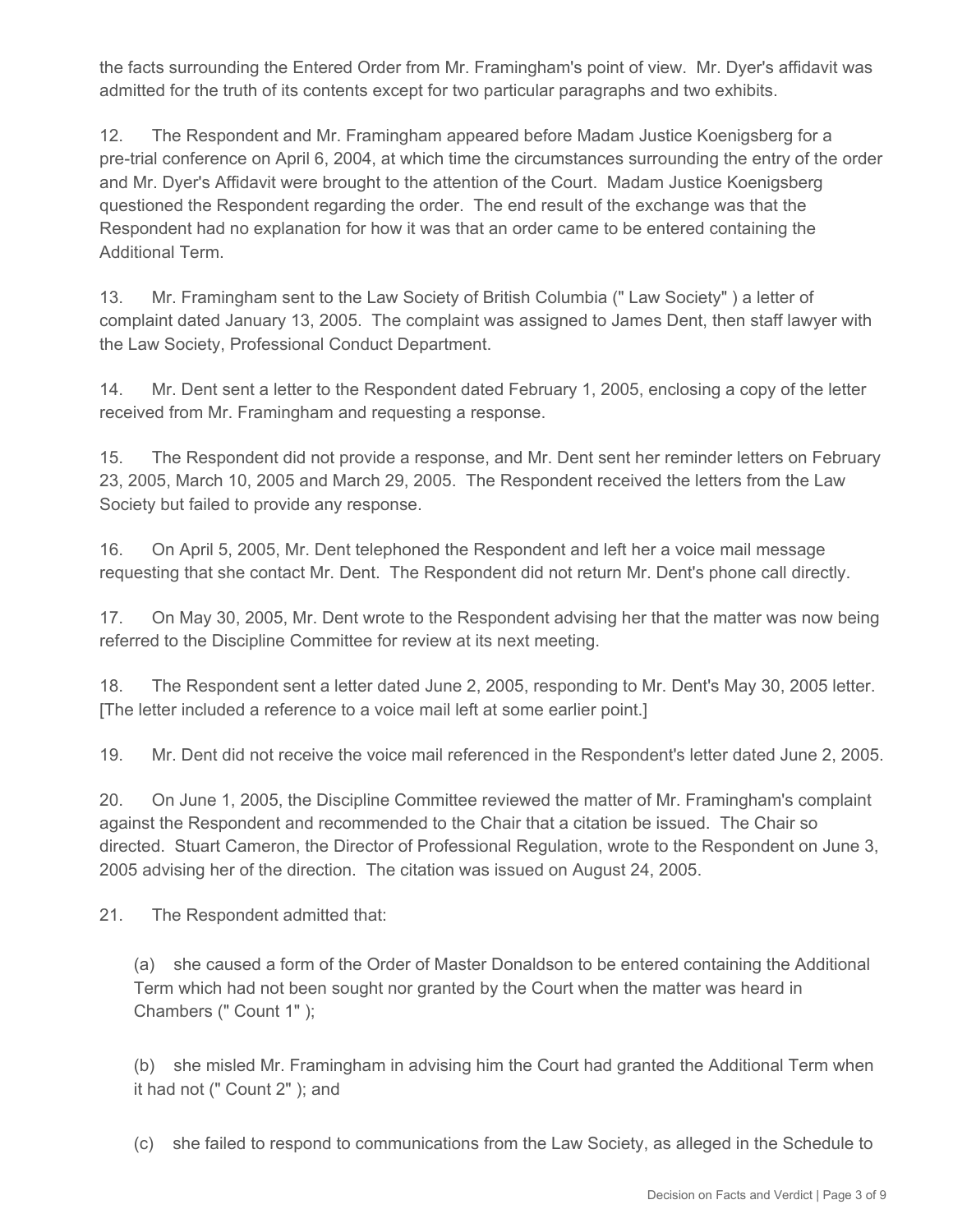## **Respondent's Evidence**

[7] The Respondent gave evidence that she has a busy Chambers practice with multiple orders, which are being entered at any given time. In 2003, when these difficulties began, she was in the habit of relying upon her experienced staff to enter orders and support her generally and, as well, put a lot of faith in the careful approach of the Registry staff in their review of orders prior to entry.

[8] The Respondent was contrite and admitted that she should have undertaken a detailed review of the file at a much earlier time, and was apologetic about the inconvenience, time and expense caused to the Law Society and its members as a result of her delay in undertaking this task and making a full reply to the complaint.

# **Count 1**

[9] The Respondent testified that she accepted full responsibility as counsel of record for the insertion of the Additional Term into the Order. She does not independently recall why there was a delay in entering the order or anything about its drafting, save for some details regarding costs. In preparation for this hearing, she reconstructed the events of the summer and fall of 2003. Her testimony was based upon an examination of the file, the Clerk's notes of the June 11, 2003 Chambers hearing and the electronic records from her assistant's computer. This file examination was hampered by the fact that she was not in the habit of ensuring that all rejected drafts of an order are retained on the file. Until this file review was completed she had been unable to understand how it had come about that the Entered Order had contained the Additional Term.

[10] The Respondent produced the Clerk's notes as an exhibit. They revealed that the Entered Order was submitted to the Supreme Court Registry and returned three times. The file review reflected that up to four versions appear to have been created prior to entry.

[11] The first version correctly reflected the actual order made in Chambers on June 11, 2003. It was not submitted for entry until August 7, 2003, after Mr. Framingham's office enquired about it. It was returned because it did not include the name of the Master who granted it.

[12] Further versions of the order were created by the Respondent's assistants, one of whom was temporary and the other permanent. Drafts of the order were submitted and returned by the Registry on two further occasions between August 13 and October 15, 2003. It appeared to the Respondent that the Additional Term was added at some stage by a temporary assistant working from a precedent. The Respondent, having already signed previous versions, signed further versions of the order again without putting her mind to the contents.

[13] On the third occasion that the order was submitted, it was returned by the Registry with a request that a provision for costs be included, despite the fact that no such order was made by the Master. On cross-examination the Respondent admitted that she did become involved in the process of entry of the order in respect of this question of costs. The Clerk's notes of the original hearing were reviewed, leading the Respondent's assistant to have a discussion with the Registry regarding the fact that the Clerk's notes incorrectly specified that the Master had made an order for costs. The draft order was then re-submitted on October 21, 2003 and entered on October 27, 2003, complete with the Additional Term and without an order for costs. The Respondent, the Registry and the assistant failed to note the incorrect inclusion of the Additional Term. The Entered Order was delivered to Mr. Framingham on October 29, 2003.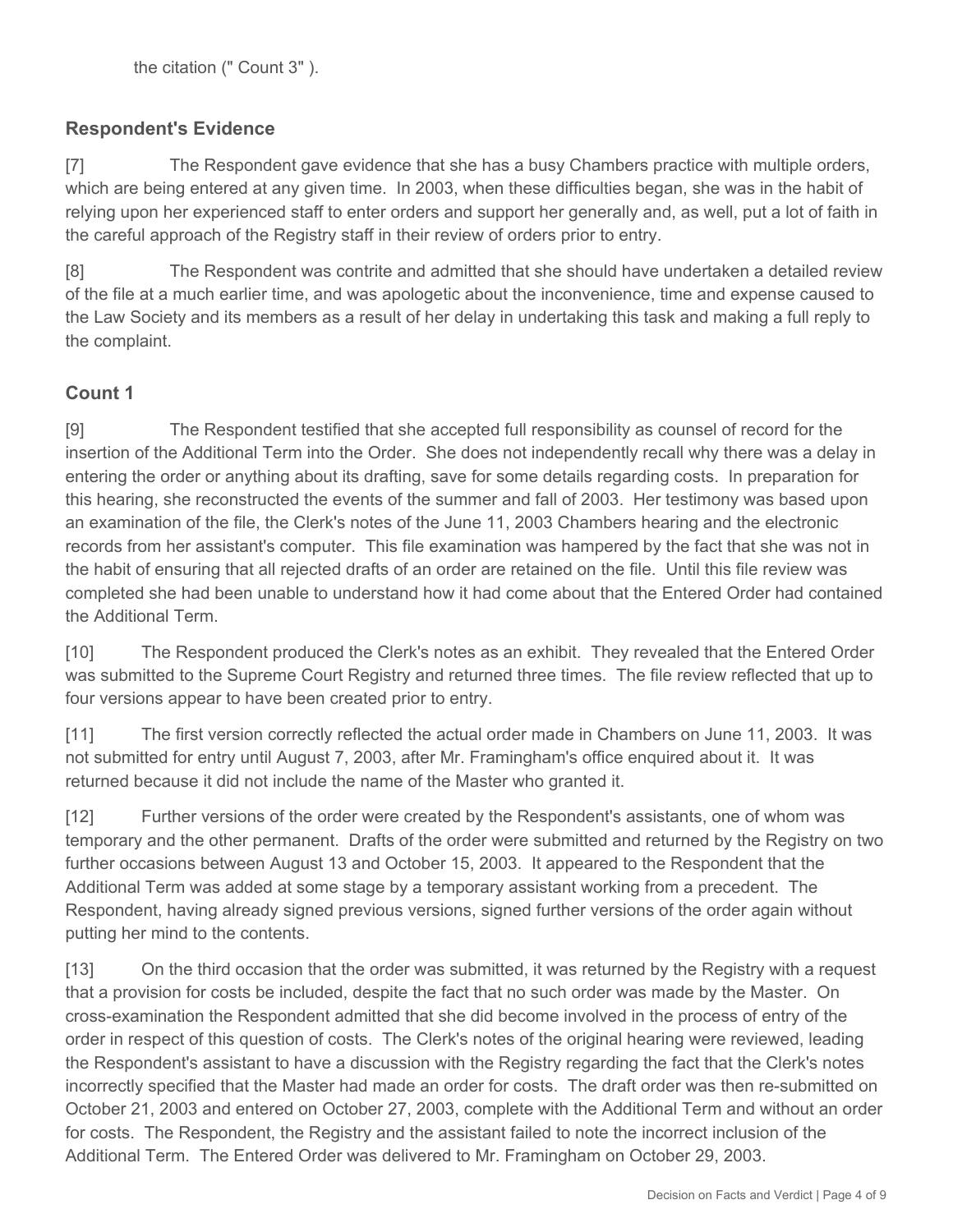## **Count 2**

[14] The Respondent testified as to why, on November 28, 2003, she told Mr. Framingham that she had neither sought nor requested the Additional Term included by the Court in the Entered Order, but that the Court " gave it anyway" . She recalled the discussion and that they discussed a number of points regarding the file. She did not specifically recall giving this particular answer to Mr. Framingham but accepts that if Mr. Framingham said that this is what she said, he must be correct and she does not dispute it.

[15] Given that she accepts that she had made this statement to Mr. Framingham, the Respondent testified that her misstatement to him occurred because she did not believe that it was a matter of much importance, did not have the file in front of her at the time and was relying upon the normally careful work of her staff and the Registry to ensure that a correct order was entered. She said that what she was thinking, and continued to think to herself over the following months and years until undertaking the full file review two weeks prior to the hearing, was " if the Registry has entered this order, it must be correct."

[16] By reviewing the transcript of the original Chambers hearing, Mr. Framingham subsequently learned that the Respondent's explanation of the Additional Term was untrue. She did not return Mr. Framingham's calls and, on March 16, 2004, he set the matter down for the Pre-Trial Conference and made the Respondent aware that the issue of the Additional Term would be raised. The transcript of the Chambers hearing was attached as an exhibit to Mr. Dyer's affidavit.

[17] Despite the fact that, by then, the Respondent had seen the transcript of the hearing, she ordered the Master's Reasons in order to reconfirm whether or not the Additional Term had been ordered. She was still confused why this term appeared in the Entered Order if, in fact, it was not granted by the Court. She felt that there must be " something more" to the circumstances that led to the error. Despite taking this step, her view persisted that this was not a matter of great importance because she never intended to rely upon this Additional Term, as she always intended to serve Mr. A. with the Writ of Summons. By the time of the April Pre-Trial, the Respondent still had no explanation of the events that had occurred.

[18] The matter was settled prior to the May, 2004 trial date and, in the Respondent's view, the issue became moot. Equally, she felt that it was not necessary for her to take any steps under the Rules to amend the Entered Order as it was a matter of " no consequence" and she should not take the time of the Court to correct it.

# **Count 3**

[19] In the fall of 2004, the Respondent's experienced assistant took parental leave. Into a busy practice new staff were inserted and attempted to fill the gap with limited success, causing the Respondent stress and overwork.

[20] By February 1, 2005, when Mr. Dent forwarded Mr. Framingham's complaint, the Respondent felt overwhelmed by work. She did not reply to Mr. Dent's letters except to the extent that, in the first week of April, 2005, she called the Law Society and left a voicemail for Mr. Dent on some portion of the Law Society phone system (possibly the general voice mailbox) but not in Mr. Dent's personal voice mail. She continued to consider the error in the entry of the Entered Order to be a matter of no real significance, felt confused about how it had occurred and did not take the time to properly respond to the Law Society.

[21] By the time of the hearing, the Respondent accepted that she was wrong not to have made a full and substantive answer to Mr. Framingham, to the Court at the Pre-Trial Conference and to the Law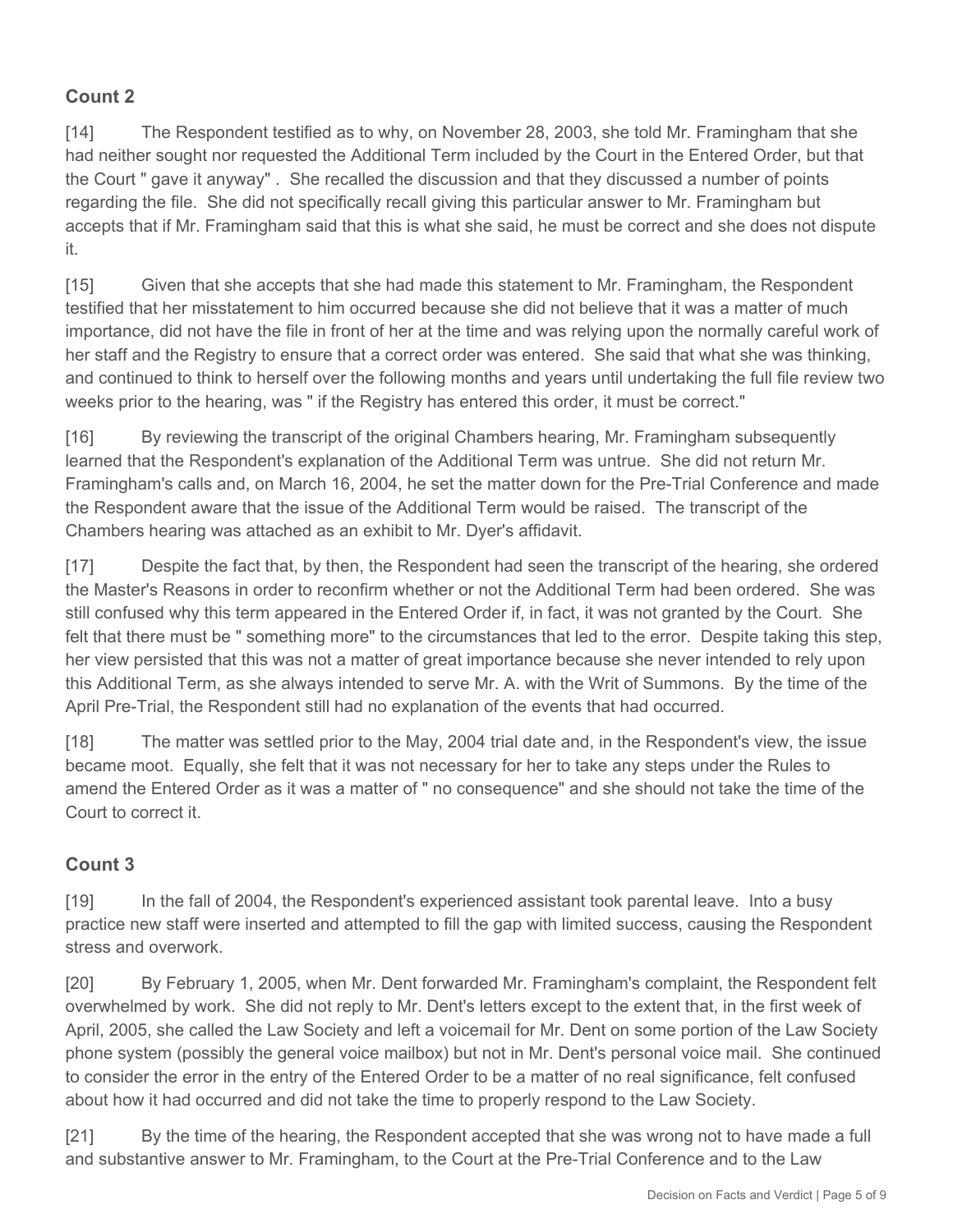Society.

## **Discussion**

[22] In the Agreed Statement of Facts, the Respondent admits the occurrence of the events set out in Counts 1 and 2. The Law Society asserts that these facts are sufficient to establish professional misconduct or incompetence within the meaning of those words in the *Legal Profession Act,* section 38(4)(b)(i) and (iv). The Respondent disagrees.

[23] The Law Society must satisfy the burden of proof of establishing that the Respondent's conduct amounted to either professional misconduct or the incompetent performance of duties undertaken in her capacity as a lawyer.

[24] This burden requires that citations be proven on a balance of probabilities, which falls short of a criminal standard. Clear and cogent evidence must be established, with a weight proportional to the serious consequences for the professional person's career and status in the community that a finding of professional misconduct or incompetence carries ( *Law Society of BC v. Martin*, 2005 LSBC 16*,* at pp. 22-23).

## **Professional Misconduct**

[25] Professional misconduct under s. 38(4)(b)(i) is not defined in the *Act*, the Law Society Rules or the *Professional Conduct Handbook*, but it has been considered by the Benchers in numerous cases. The cases, including *Martin* (supra), describe three categories of professional misconduct:

(a) dishonourable or disgraceful conduct*,* including the telling of deliberate falsehoods or lies;

(b) recklessness to the extent that the lawyer pays no regard to the probable or possible injurious consequences of his or her conduct. Recklessness can arise from an isolated event, but it must amount to conduct stronger than ordinary negligence. The conduct must demonstrate a proven disregard of or indifference to the consequences of one's actions under circumstances involving danger to the life or safety of others as to be equivalent to a wilful and intentional wrong, although no harm need be intended. This concept of danger can also be extended to include disregard as to serious, injurious consequences to others to whom one owes a duty; and

(c) gross negligence, which amounts to either a series of acts evidencing gross culpable neglect of one's duties as a lawyer, as distinct from ordinary negligence, or a conscious and voluntary act or omission that is likely to result in grave injury. The neglect must be of an aggravated character that is or ought to be known to have a tendency to injure. As with recklessness, the concept of danger can also be extended to include disregard of serious, damaging consequences to others to whom one owes a duty.

[26] The distinguishing lines between recklessness and gross negligence are often blurred in the authorities. This Panel accepts the *Martin* decision where the Panel reviewed the law and held that the test for professional misconduct is " whether the facts, as made out, disclose a marked departure from that conduct the Law Society expects of its members." *Martin,* at p. 29, para. [171]. Whether conduct deserves discipline is a factual matter to be decided by the lawyer's professional peers. " What may, in each particular circumstance, constitute professional misconduct ought not to be unduly restricted." *Stevens v. Law Society (Upper Canada)* (1979), 55.O.R. (2d) 405 at 410.

[27] In respect to the first category of professional misconduct, dishonorable or disgraceful conduct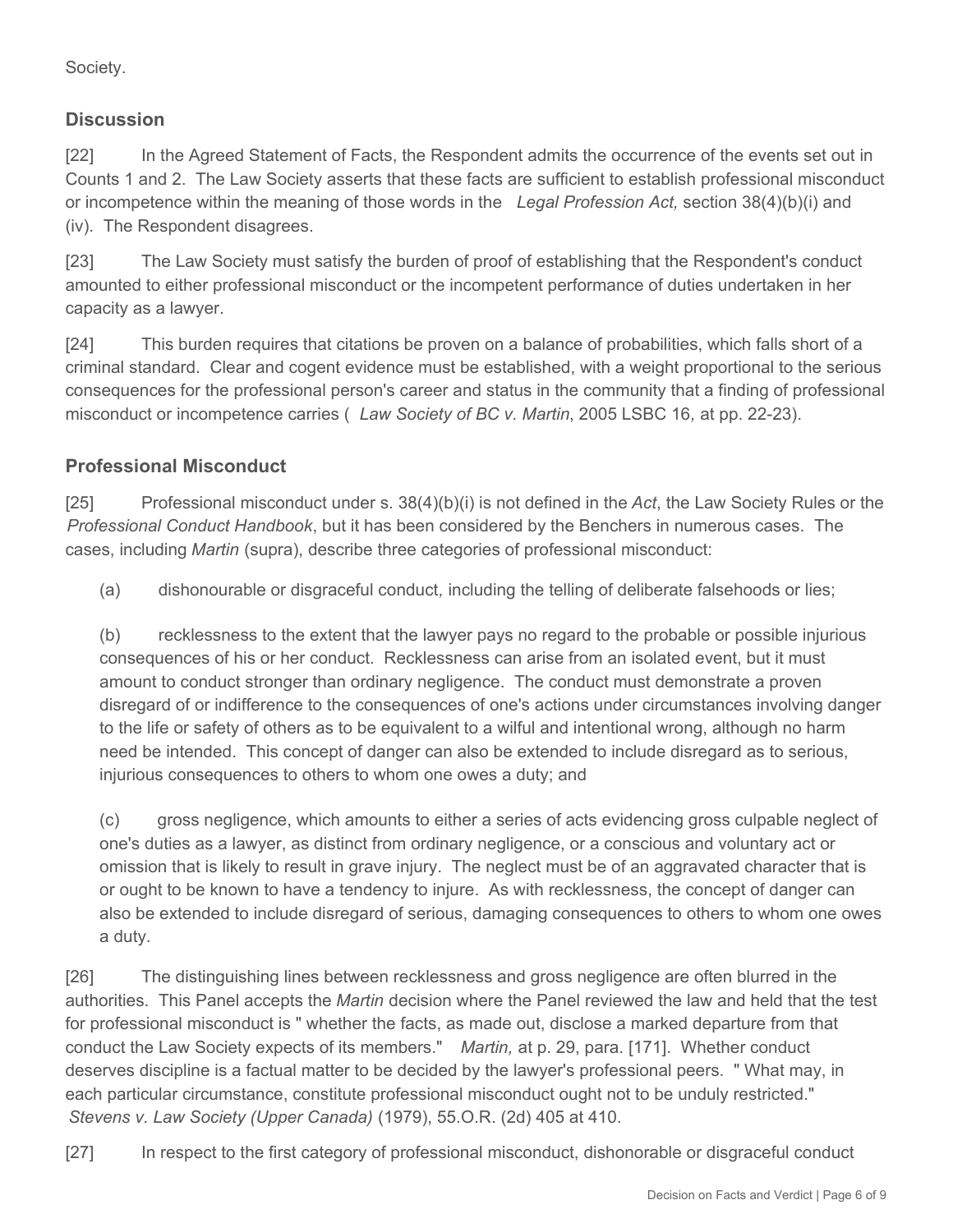including the telling of deliberate falsehoods or lies, counsel for the Law Society accepted, and the Panel has concluded, that the evidence did not establish on a balance of probabilities that the Respondent entered the wrongly-worded order or misled opposing counsel intentionally. Therefore, in respect of professional misconduct, the issue with respect to Counts 1 and 2 is limited to whether the Respondent's conduct was reckless or grossly negligent.

## **Count 1**

[28] The Respondent's explanation of how the Additional Term found its way into the Order establishes that, in signing the order without satisfying herself that it conformed to what had been sought and granted, she acted negligently. Given that both counsel expected that Mr. Framingham would receive instructions to act for Mr. A. if he were added as a defendant, and that Mr. Framingham was monitoring the progress of entry of the Order, there was never a risk that any serious consequences would arise as a result of the Additional Term.

[29] The Respondent's evidence that she had no intention of trying to avoid serving the Additional Defendant was unchallenged by the Law Society. Under all of the circumstances, we have been unable to conceive of how her actions in relation to Count 1 could have created any risk to anyone.

[30] This Panel concludes that the Respondent's negligence in entering the Entered Order containing a term that was neither sought nor granted was neither recklessness nor grossly negligent and, as a result, does not amount to professional misconduct.

## **Count 2**

[31] The Respondent admitted that she misled Mr. Framingham by her incorrect statement that the Additional Term was granted by the Court. As an explanation she states that this reflected the conclusion that she came to that this must have been what happened, given that the term was in the Entered Order.

[32] This Panel finds the Respondent's cavalier response troubling. There is a significant difference between knowing that something did occur and drawing the inference that it must have occurred. In the circumstances, stating an inference as though it were a fact was unacceptable. At the least, the Respondent should have said that she was drawing the inference that the Court must have ordered the Additional Term. The right response would have been to admit that she did not recall and to look into it.

[33] Further, at a minimum, it was negligent for the Respondent to have made this bald assertion when she did not know whether it was true, but it cannot be said that she intentionally misled Mr. Framingham. However, the negligence in Count 2 shows a lack of concern about whether what she said was true. This is conduct of greater gravity than that demonstrated in Count 1.

[34] As with the entry of the Order, there were no grave consequences that could have flowed from the misstatement. This was known to both Mr. Framingham and the Respondent throughout. Despite the fact that this Panel wishes to express its disapproval of the Respondent's conduct, it is not possible to find that the whole of the evidence makes out conduct that was reckless or grossly negligent as it does not meets the standard of gross culpable neglect of the Respondent's duties as a lawyer. Again, applying the test set out in *Martin*, we have concluded that the Respondent's conduct set out in the Count 2 of the citation does not amount to professional misconduct.

## **Incompetence**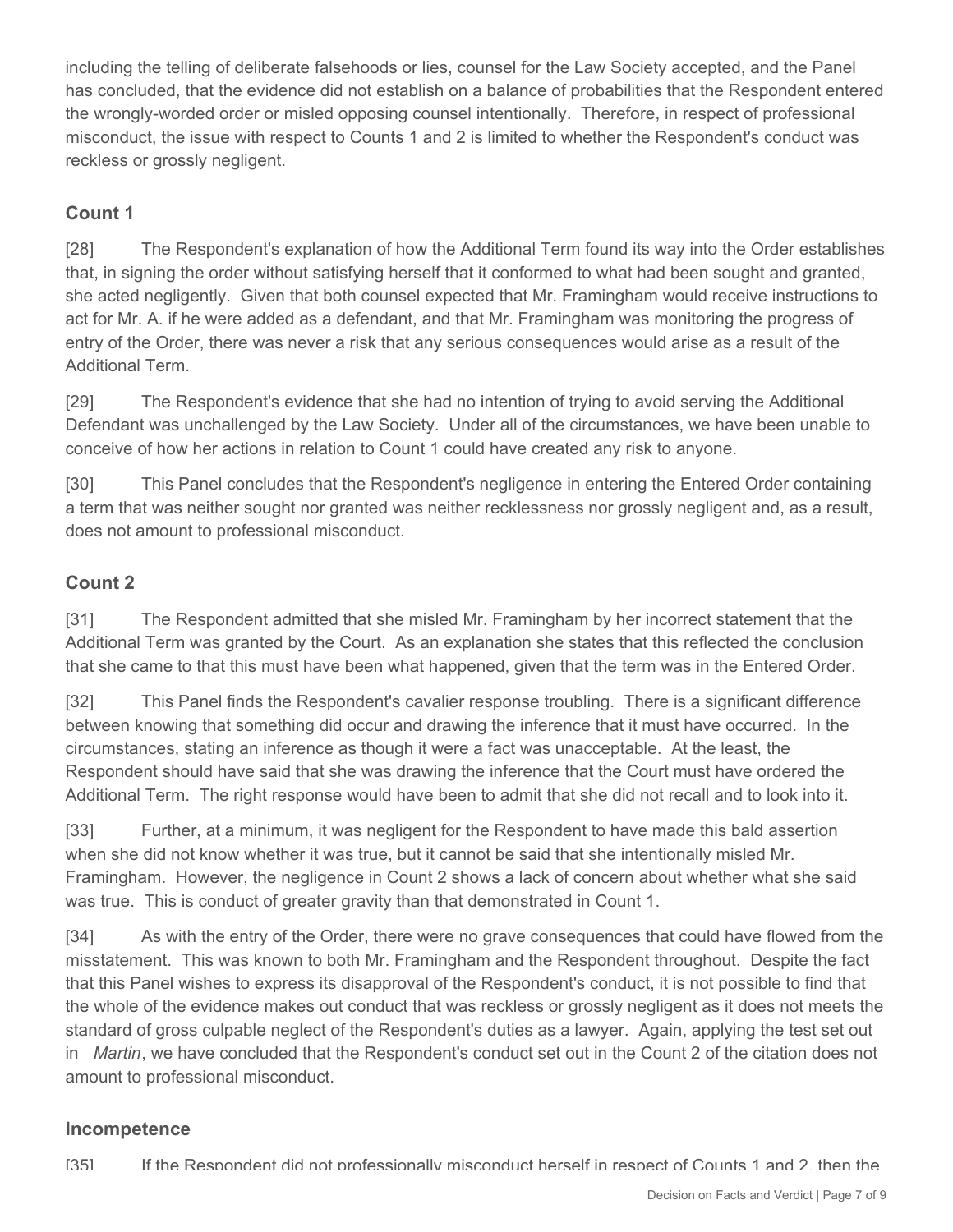[35] If the Respondent did not professionally misconduct herself in respect of Counts 1 and 2, then the Law Society argues that the Respondent was incompetent within the meaning of the *Legal Profession Act,* s. 38(4)(b)(iv).

[36] This Hearing Panel considered several cases cited by the Law Society in support of its submission that the Respondent's conduct in respect of both Counts 1 and 2 amounted to incompetence. Incompetence may be found in a case where, although there is no professional misconduct going to the heart of the respondent's duties as a lawyer, the respondent's conduct poses a real risk to others. This was true in *Law Society of BC v. Ash*, [1998] LSDD No. 133, in which a lawyer was found to have been incompetent when he breached a duty akin to that of a fiduciary when, after agreeing to act as a trustee shareholder for a real estate transaction, he gave the other counsel to believe that he had paid a real estate deposit when he had in fact not done so.

[37] In *Law Society of BC v. Wynne*, [1995] LSDD No. 269, the respondent was found to be incompetent when he failed to make significant progress on an urgent committeeship file and was not honest with the client about the file's progress. Again, it was held that the behaviour did not amount to professional misconduct, but that it constituted incompetence.

[38] A single act of negligence does not constitute incompetence. In *Re: A Lawyer*, [1999] LSBC 45, *Discipline Case Digest* 00/1, the lawyer was alleged to have failed to attend in Court on an occasion when a hearing was set without taking appropriate steps to safeguard his client's interests by confirming an adjournment was granted. The result was that the client was arrested and held overnight on a bench warrant. In considering the appropriate verdict, the Panel held that the lawyer's error lay in his assumption that an adjournment would be granted. In not ascertaining whether the adjournment had actually been granted, the Panel found that the lawyer was negligent in the performance of his duties but that a single act of negligence did not, by itself, render him incompetent as this finding requires evidence of a pattern of carelessness or inattentiveness. This case bears the greatest similarity to the case before this Panel. As in

*Re: A Lawyer,* (supra), the evidence before this Panel does not establish that the Respondent's conduct was part of a persistent course of conduct in the Respondent's practice, sufficient to establish incompetence.

[39] The Law Society submits, in the alternative, that the actions of the Respondent taken as a whole, demonstrate a degree of carelessness amounting to incompetence. In the view of this Panel, the facts do not establish the required pattern of carelessness. It is true that there were two incidents, each of which amounts to negligence. The entry of the wrongly-worded order demonstrated inattentiveness and lack of proper supervision of staff on the part of the Respondent; misleading Mr. Framingham showed a lack of care about what she said to another counsel. However, these two events together do not establish a pattern, particularly in light of the fact that the first draft of the order was correctly prepared.

[40] During the hearing on this matter, counsel for the Law Society put forward the Review Panel decision in *Law Society of BC v. Sheddy*, 2005 LSBC 35, as authority for the standard of conduct that must be established in order to prove incompetence. After this hearing was concluded, but before we rendered our decision, this decision was overturned by the Court of Appeal (2007 BCCA 96). As a result, this Panel invited counsel to make submissions regarding whether or not the *Sheddy* Court of Appeal decision was applicable to this case. Both the Respondent's counsel and the Law Society provided us with comprehensive written submissions. After reviewing these submissions, this Panel is of the view that the *Sheddy* decision of the Court of Appeal does not apply to this matter.

[41] In coming to these conclusions regarding both Counts, this Panel considered the Law Society submission that, if the Hearing Panel should find the Respondent's demeanour to be credible, this should not be the basis for a dismissal of a finding of misconduct. The case of *Faryna* v. *Chorny,* [1952] 2 D.L.R.

Decision on Facts and Verdict | Page 8 of 9